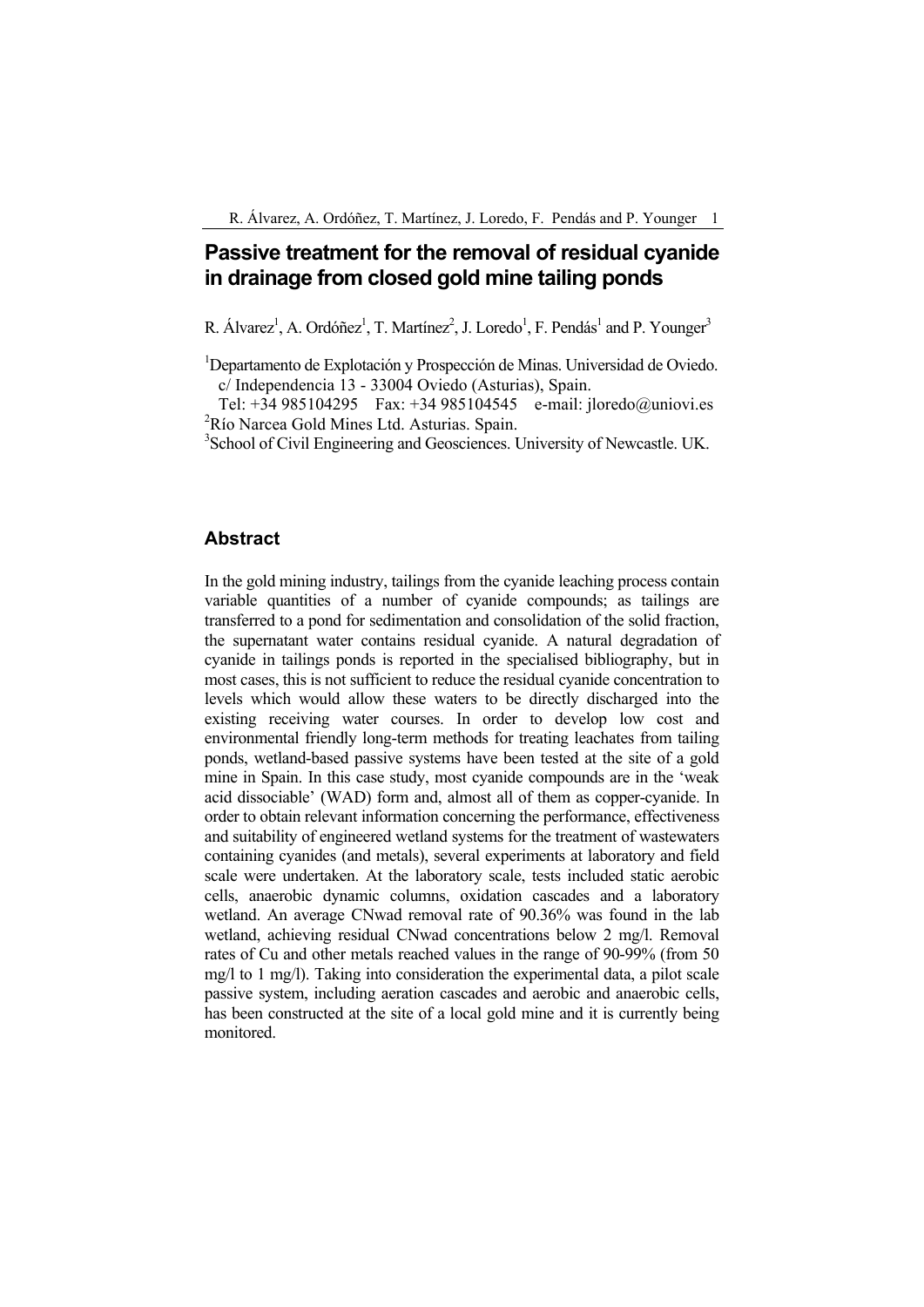#### **1. Introduction**

The chemistry of cyanide is complex and many forms of cyanide exist in mining solutions; free cyanide (HCN and CN), which form complexes with many metal species, principally the transition metals, which vary widely in stability and solubility:

 $M^{x+} + yCN \leftrightarrow M(CN)_y^{(y-x)}$  (1.1)

These complexes may be grouped into two main categories, based on their stability: Weak Acid Dissociable Cyanides (CNwad) if  $Log K \le 30$ and Strong Acid Dissociable Cyanides (CNsad) if Log  $K > 30$ , where K represents K the equilibrium constant of reaction (1). These categories are widely used in the analysis of process solutions, since they help to describe the behaviour of the cyanide species present, while avoiding the need to provide detailed analytical information on every cyanide complex present and thus greatly simplifying analytical procedures (Mardsen and House, 1992).

The toxicity of cyanide in mine wastewaters is related to its form and concentration. Hydrogen cyanide (HCN) is considered to be the most dangerous form and it is a WAD form which, in solution, dissociates in a non-complete manner as follows:

 $HCN \leftrightarrow H^+ + CN^-$ 

 $(1.2)$ 

The extent of this dissociation reaction at equilibrium is a function of pH. At pH 9.3, approximately half the total cyanide is present as HCN with the remaining part presenting itself as free cyanide ions. At pH 10.2 more than 90% of the Total Cyanide (TCN) is into the ionic (CN ) form, while at pH 8.4, over 90% of the cyanide present takes the form of HCN. This is important because HCN has a relatively high vapour pressure (100 KPa) at 26ºC (Meehan, 2001) and consequently, under ambient conditions, it volatilizes readily from the liquid surface causing a loss of cyanide from the solution (thus most cyanide leaching systems are operated at pH values which minimize cyanide losses, ie. typically at pH>10).

#### **2. Cyanide removal from mining solutions**

In order to avoid environmental pollution by cyanide from the gold mining industry, different methods, based on physical, chemical and biological processes, have been traditionally used. Three basic types of technologies can be considered (Young, 1995):

A) *Control technologies*. These technologies attempt to prevent, or minimise, the formation of waste. In the context of gold mining, minimising the quantity of this waste form is difficult since this is a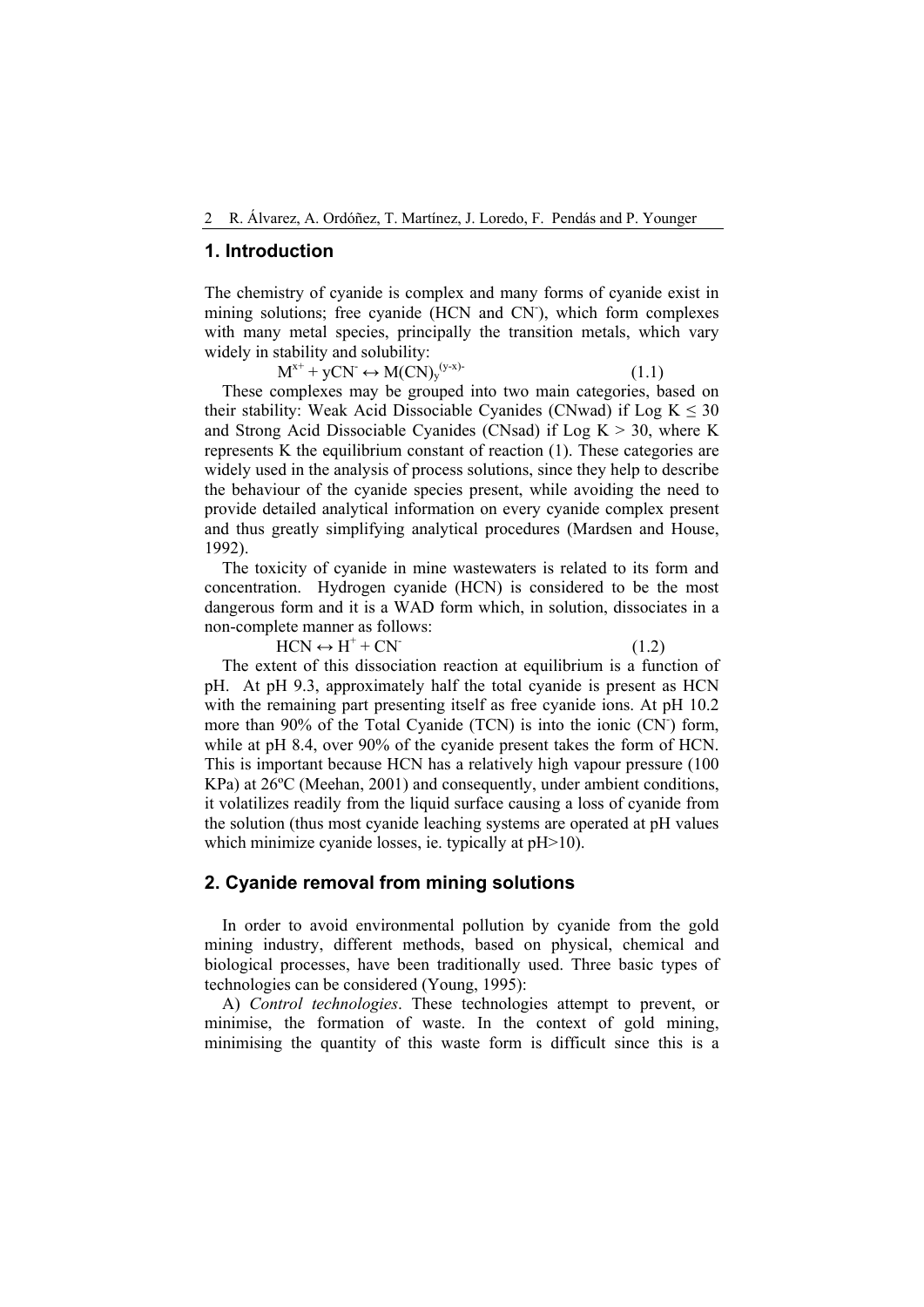function of the process used and the quantity of material being mined and therefore processed.

B) *Pathway interrupt technologies*. These technologies attempt to contain or divert the cyanide-polluted waste following its generation but before its removal off site.

C) *Controlled release technologies*. These technologies are focussed on the treatment of the waste portion which could be released beyond the waste containment facility. Cyanide detoxification methods can be classified as follows (Mardsen and House, 1992): i) Cyanide removal by natural volatilization and/or adsorption onto minerals. ii) Cyanide oxidation to less toxic cyanate species by natural oxidation, biological oxidation and/or detoxification processes based on 'assisted oxidation' methods using hydrogen peroxide, sulphur dioxide, ozone, etc. iii) Complexation to less toxic Fe (II) cyanide, with the potential for removal as insoluble double salts.

Most remediation processes developed and used in the recent past to address cyanide-contaminated waste forms have been 'controlled release technologies'; some representative examples are the biological process developed by Homestake to destroy cyanide by oxidation; the hydrogen peroxide oxidation (Mudder et al, 1998) and the sulphur dioxide/air oxidation method.

Smith and Mudder (1991) reviewed a large number of laboratory and case studies carried out to determine the chemical pathways by which cyanide can be destroyed/transform. Results from these studies indicate that the most significant destruction/transformation pathways are likely to be the following: i) Off-gassing as HCN; ii) Hydrolysis (group of oxidative pathways, some mediated by bacteria that break the C≡N triple bond); iii) Sulphidation to thiocyanate (SCN); iv) Precipitation of insoluble cyanometallic compounds; v)Adsorption or co-precipitation on solid phases.

Using information from literature and other industrial and governmental sources, Wheathington (1988) and Young and Jordan (1995) noted that "*oxidation technologies were the only methods that destroyed free cyanides";* other technologies, a mix of physical, adsorption and complexation methods, produced a concentrated waste that required further treatment. The oxidative processes (that produce hydrocyanate and cyanate ions, formic acid and ammonium formate) are enhanced by the presence of ultraviolet light (which causes photochemical breakdown) and catalysts such as titanium dioxide and zinc oxide.

Cyanide is also degraded by microorganisms (many species, as *Bacillus pumilis* –Meehan, 2001- have been shown to tolerate high concentrations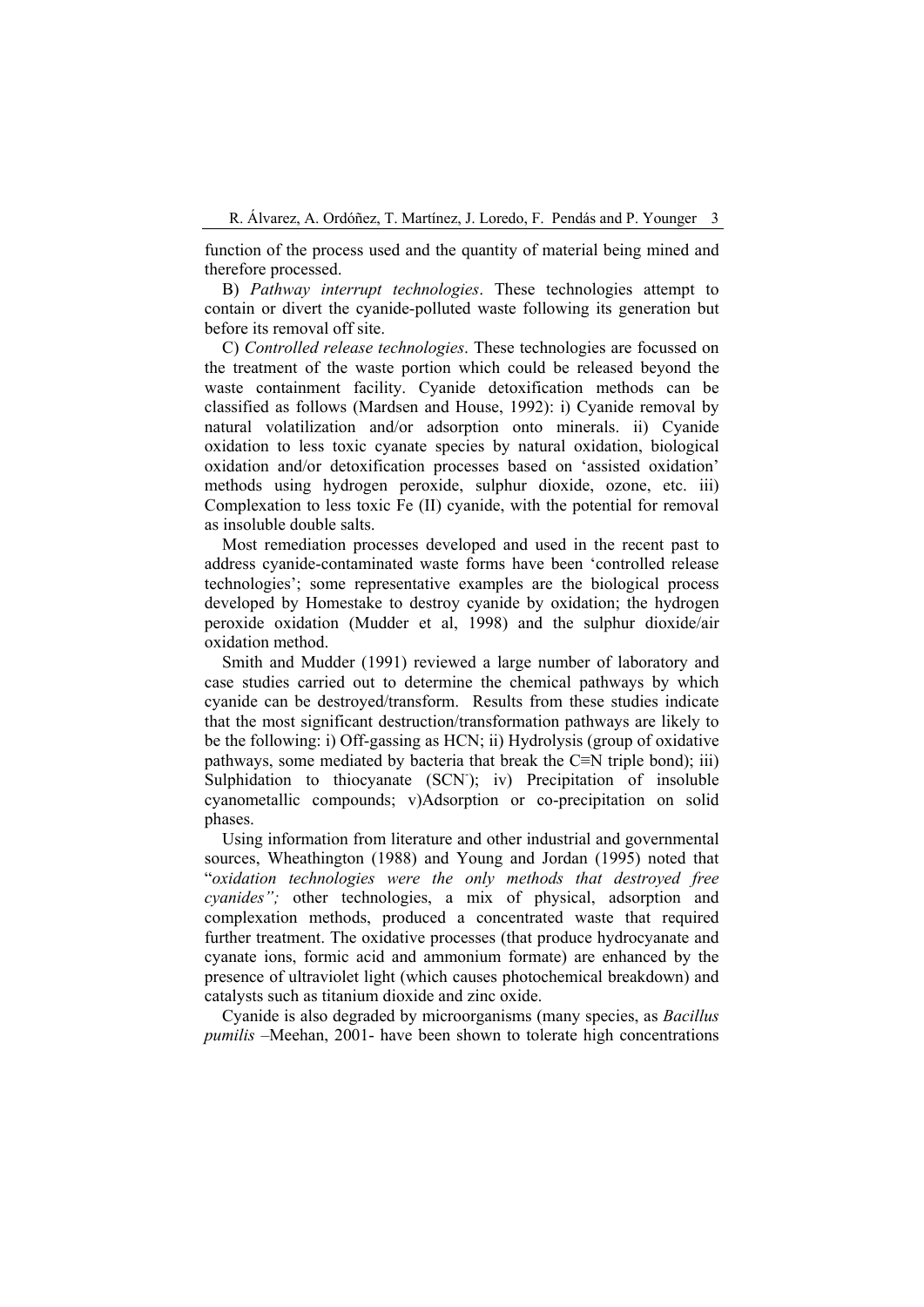of cyanide), as it is a source of nitrogen and carbon which are required for sustenance.

### **3. Passive systems for cyanide abatement**

Cyanide and cyanide-metal complexes can be removed from effluents by naturally occurring processes while the effluents are held in ponds (Scott, 1989), reducing the toxicity of cyanide processes over time. A natural degradation of cyanide in tailing ponds has been observed at Canadian gold mines for many years (Sobolewski, 1990). The most important mechanisms involved in the *natural degradation* process are the following (Mardsen and House, 1992):

-Volatilization: because of the low boiling point of the hydrogen cyanide (24ºC in aqueous solution), it volatilizes at the solution-air interface and diffuses into the atmosphere, following Henry´s Law of aqueous-gaseous phase equilibrium for a dissolved gas.

-Atmospheric oxidation: dissolved oxygen present in process solutions oxidizes cyanide to cyanate in the presence of activated carbon.

-Adsorption by other minerals: many minerals are known to attenuate cyanide compounds, being the best adsorption rates reached by carbonaceous materials (up to  $0.5 \text{ mg/g}$ ).

-Other natural mechanisms: in a lesser extent, biological oxidation, hydrolysis reactions and photodegradation account for varying degrees of cyanide degradation, depending on specific conditions.

Passive treatment, according to the definition adopted by the European Union's PIRAMID (Passive In situ Remediation of Acidic Mine/Industry Drainage) R&D project [\(www.piramid.org\)](http://www.piramid.org/) is "*the deliberate improvement of water quality using only naturally-available energy sources (e.g. gravity, microbial metabolic energy, photosynthesis,…) in systems which require only infrequent maintenance in order to operate effectively over the entire system design life*" (Younger et al., 2002).

On this basis, there has been renewed interest recently in the use of engineered wetland systems for the treatment of different mine waters and effluents. Although natural wetlands have been used as convenient wastewater discharge sites for long time, is recently, when monitoring was initiated at some of the existing discharges, and an awareness of the water quality purification was demonstrated, when potential of wetlands as treatment system began to emerge. Constructed wetlands, because of their ecosystem characteristics that are similar to natural wetlands, are generally accepted as an ecotechnology for treatment of various types of wastewaters. Wetland ecosystems characteristics are attributed to a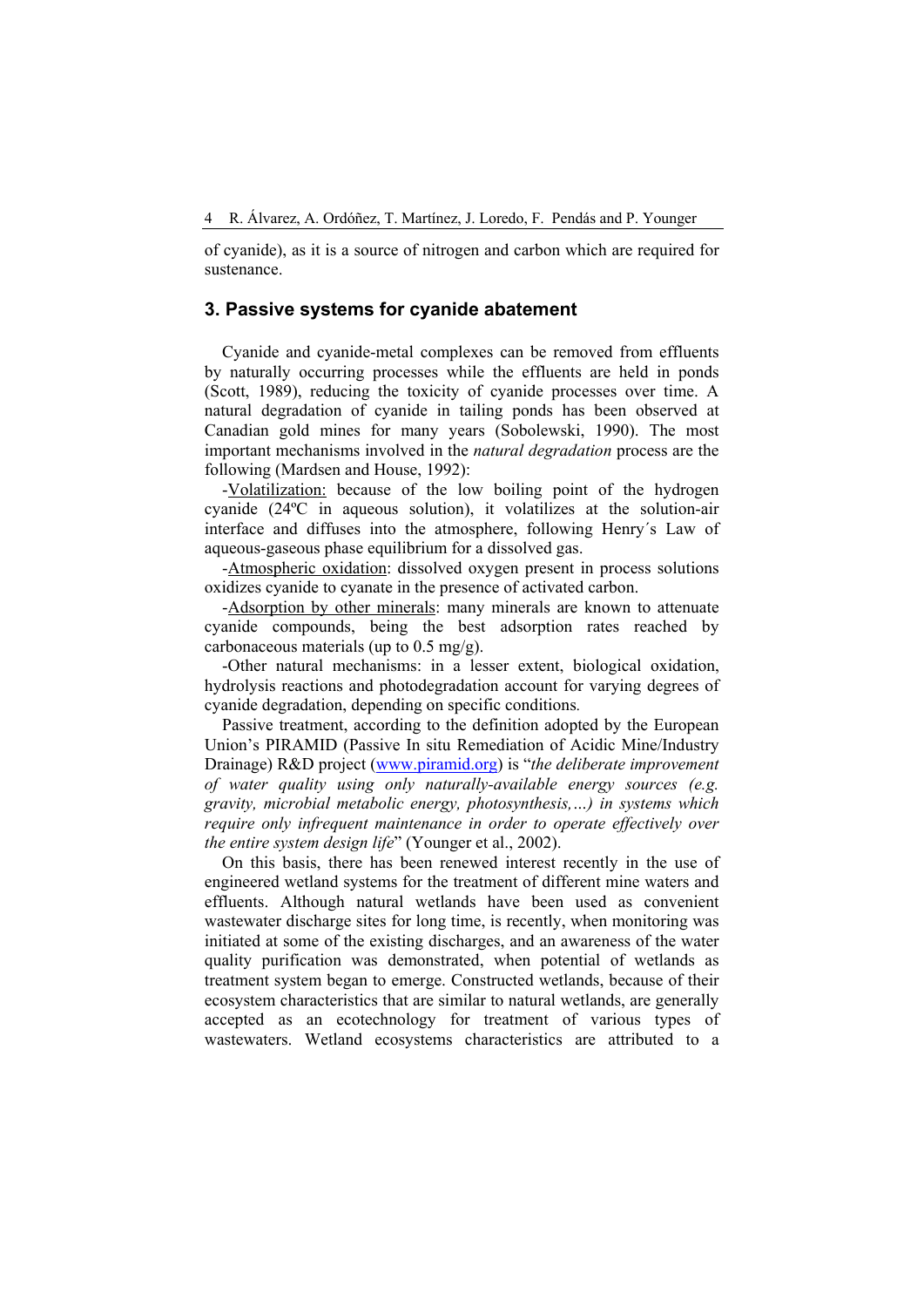combination of factors, such as high plant productivity, large adsorptive surfaces on sediments and plants, an aerobic-anaerobic interface, and an active microbial population (Urbanic-Bercic, 1994). Since these properties result in high rates of biological activity, they provide an opportunity to transform many pollutants to less harmful products or essential nutrients that can be used by the biota. But the problem of mine water treatment by means of engineered wetland systems is compounded when cyanidation wastewaters are considered, since the contaminant is not longer in the free and most readily treatable form.

There is virtually no data concerning the removal efficiencies of cyanide (and metals) from cyanidation wastewaters in wetlands, in spite of there have been several reports documenting microbial degradation of free cyanide in industrial wastewaters (Gormely et al., 1990). Climate is a major determinant in the success of this ecotechnology, because thermal conditions affect almost all removal processes, influencing then all stages of the planning, design, construction, and maintenance of constructed wetlands (Maehlum, 1999).

#### **4. Experimental work**

Laboratory and field-scale experimental work, focussed on the application and suitability of engineered passive systems for the treatment of mine wastewater containing cyanide and metals, has been undertaken. This experimental work was mainly directed towards the removal of cyanide complexes from mining solutions while trying to reproduce natural physical, chemical and biological processes occurring in natural wetlands.

#### **4.1. Laboratory scale**

For the purpose of this study, aerobic and anaerobic cells, and an aerobic/anaerobic wetland have been tested. The results obtained from laboratory studies allowed us to define the loading characteristics of passive systems for the treatment of cyanide-rich mine effluents. Monitoring was carried out through the analysis of water (for CNwad the picric-acid method was used), substrate and plant tissues samples.

*Experience 1: Aerobic cells.* Two independent 60 litres (0.6 m x 0.25 m) x 0.4 m) cells have been used for aerobic experiments. Cell 1 was filled with a 5 cm deep limestone bed and a 10 cm deep compost bed, from bottom to top. Cell 2 was filled with a 3 cm deep limestone bed, a 18 cm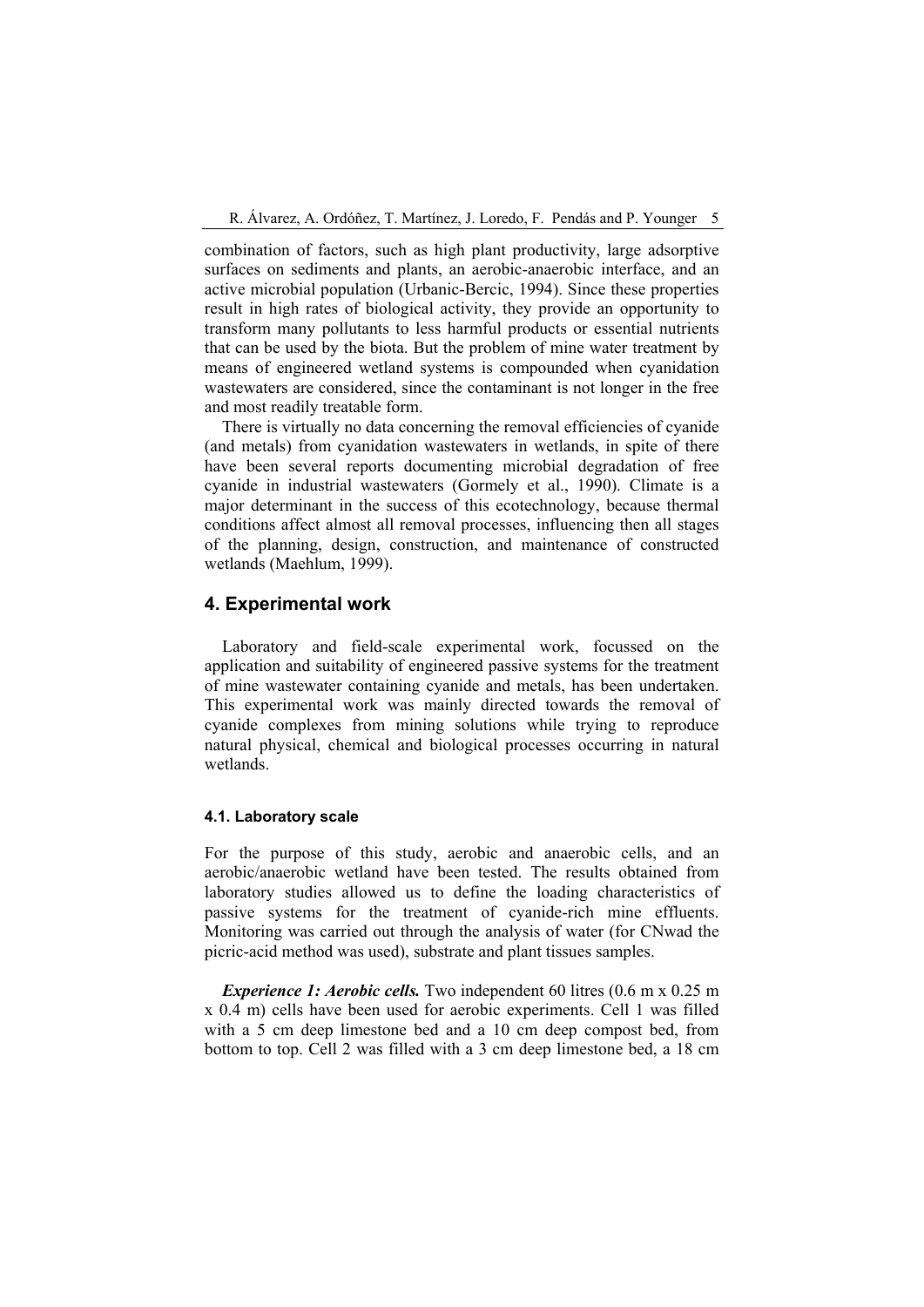deep compost bed, and a 3 cm grained iron oxide particles bed, from bottom to top. Both cells, placed in an opened air area, were watered at the beginning of the experiments with water from the tailings pond of an active gold mine. Measurements of pH, Redox Potential (ORP), Electrical Conductivity, and Dissolved Oxygen were taken daily over a period of two months and representative samples of water were collected weekly for analysis.

Throughout this experiment, pH in both cells gradually decreased from around 9.4 to 8.5. As a result of this, some cyanide ions are supposed to be converted into HCN and were partially removed by volatilization. Measured Eh in static cell 2 was higher than in static cell 1. No distinct pattern was observed in the two readings. Redox potential reached its minimum values (negative ones) in static cell 2 which guarantees the presence of reducing conditions inside that system due to the presence of Fe. In static cell 1, redox potential measurements were almost constant. The CNwad were reduced in both systems, although such reduction was more significant in static cell 1 whereas in static cell 2 the grained iron particles would sustain the complex cyanides.

*Experience 2: Oxidation cascade.* A unit (located in an opened air area) composed by four cells, each one placed at different height, was used as an oxidation cascade. The continuous water flow from each cell into the following one and the formation of cascades promote high oxidation conditions. Water samples were collected every two days for analysis. The experience took placed over a two months period.

After circulating through the four oxidation-promoting cells, water suffered a slight decrease in pH. At pH 8.5-9 most free cyanide was in the HCN form and cyanide reduction was mainly due to oxidation and volatilization. Electrical Conductivity reached average values of 8-10 mS/cm, according to a decreasing trend. Redox potential confirmed that the oxidizing conditions were being achieved throughout the experiment.

If degradation due to volatilization and oxidation, the major abiotic pathways, occurred it is reasonable to propose that a decline in concentrations would have occurred from the initiation of the experiments since these transformation pathways are often thermodynamically driven. The average reduction found in CNwad was 40%.

*Experience 3: Anaerobic columns.* Two 42 litres (1.2 m high and 0.21) m diameter) columns operating in a continuous flow-through mode have been used as anaerobic cells (or bioreactors). Column 1 was filled with a 20 cm thick layer of limestone and a 100 cm layer of compost, from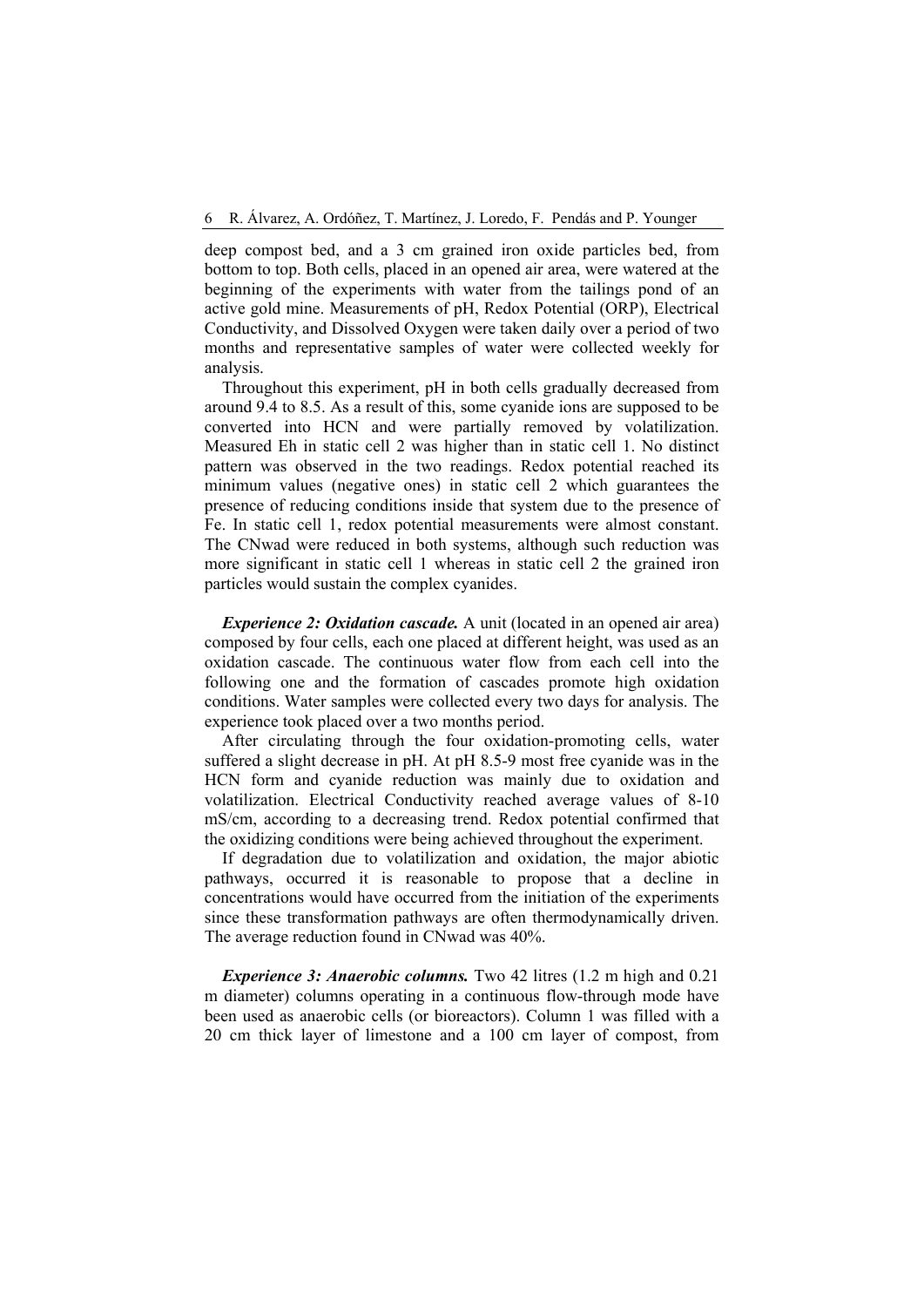bottom to top. Column 2 had the same content as the first one with an addition of grained iron particles mixed with the compost substrate.

Water from the cyanidation process of a local gold mine was made to circulate through the columns at a constant rate of 2.3 ml/min over 60 days. Daily measurements of pH, Eh and conductivity were made and every two days a sample of water collected for analysis.

These cells can be considered anaerobic systems (only the top of the columns is in contact with the atmosphere). A general increase in pH was measured during this experiment when comparing influent and effluent values. With regard to Eh, the behaviour is similar in both columns although slightly lower in column 2. The reduction of WAD´S and Cu is very important in both columns. CNwad removal is very important in both columns (60-70%) being slightly higher in column nº 2 (as high alkaline conditions are maintained, a dissociation effect can occur concerning WAD molecules, which may break down to form CN<sup>-</sup> and the metallic positive ions). As reactive Fe is present in column 2, the liberated CNwould precipitate as insoluble Fe salts. Cu removal rates are also more important in the column 2, probably due to the formation of complexes (Cu-Fe oxy-hydroxides) that would be absorbed in the compost.

*Experience 4: Aerobic/anaerobic wetland.* A 375 litres (1.5 m x 0.5 m x 0.5 m) galvanized steel container was used for this experimental work as support for the wetland simulation. The container was divided in 15 sections in which water was made to follow a circuitous path (7 m). The bottom of the wetland was filled with a thin layer of limestone with the remaining part being filled with an organic substrate (compost with a 45% of porosity) up to 30 cm (the calculated residence time of the water in the system was 7 days). Finally, *Typha Latifolia* plants collected in a natural donor site were planted on the organic substrate. A continuous flow of cyanide-rich water was maintained at a constant rate of 10 ml/min during the duration of the experiment (60 days).The systems were monitored by sampling the water weekly, before and after its entrance into the different treatment system units. pH, Redox potential and Electrical Conductivity were measured daily.

After having passed through the system, water pH decreased 1-1.5 units (from 8.7 to 7.5 units) (consequently affecting the HCN/CN- balance, increasing HCN volatilization and promoting the cyanate formation). Electrical Conductivity decreased also, from 10 mS/cm to 6.5 mS/cm, without showing a constant trend. Best removal rates for CNwad (90%) were achieved through this experience.

The main mechanisms involved in CNwad removal are supposed to be complexation to solid phases (insoluble salts) and photodegradation. Cu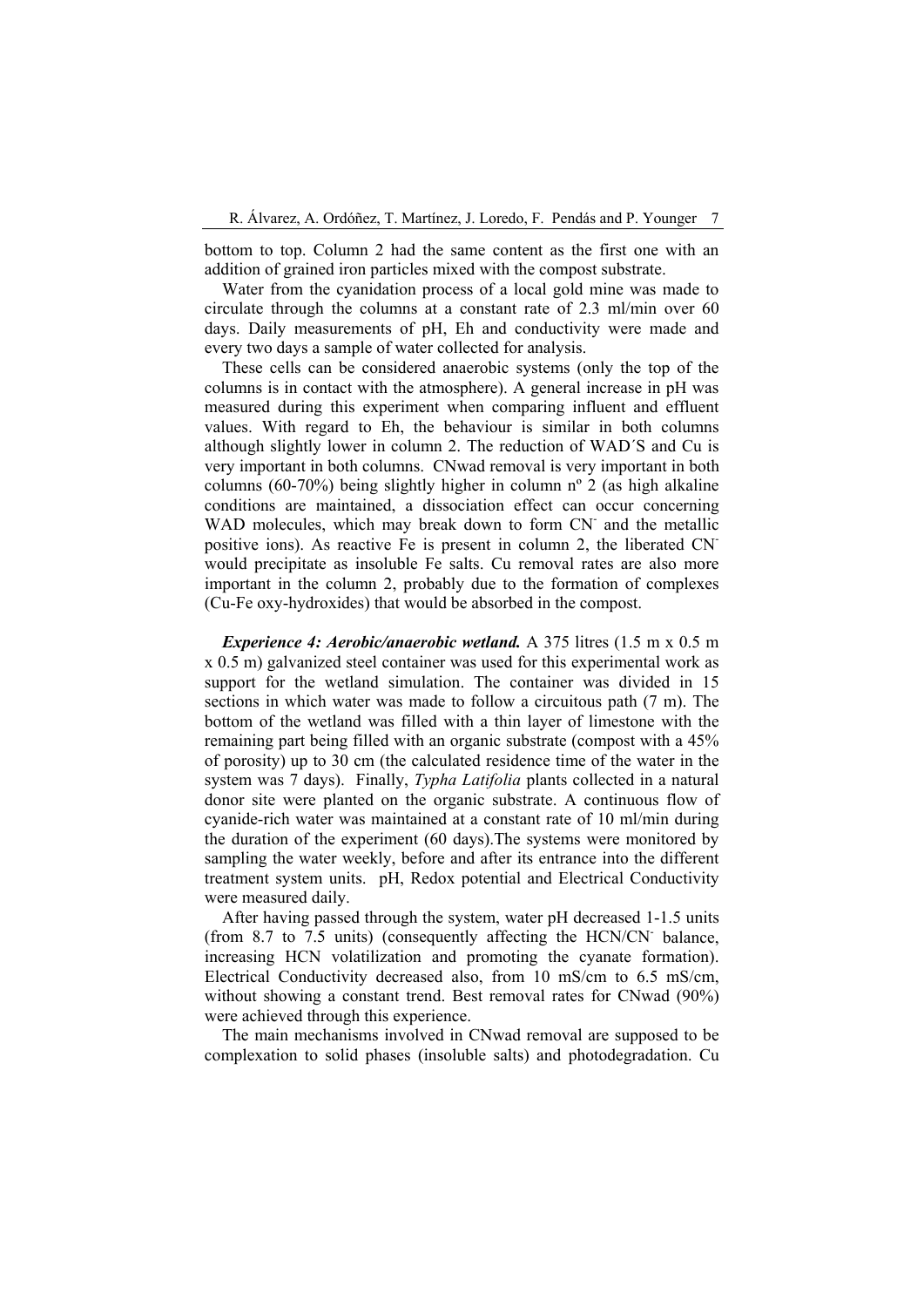was also successfully removed (98%). Plant tissues analyses (before and after the experiment) revealed high metal absorption capacity by *Thypa Latifolia*: mercury (which concentration increased 12 times) is mainly retained in the flower, whereas iron (4 times), copper (32 times) and lead (2 times) concentrate preferably in the root zone.

#### **4.2. Pilot scale passive system at the mine site**

Taking into consideration results from this experimental work, an *in situ* pilot scale system has been constructed at the gold mine site to treat water with residual contents of Cyanides and Cu through a passive system which is based in processes that naturally promote the removal of Cyanides from mining waters.

The system (fig.1) consists on four cells of 12 m x 1 m x 4 m designed as two parallel circuits . The first line (cells 1 and 2) constitutes the passive treatment itself while the second line (cells 3 and 4) is only intended as a reference and represents our 'control system'. Cells 1 and 2 have been designed taken into account previously described results from laboratory work.

Water flows into the system by means of a 30 m. long oxidation/aeration cascade (pre-treatment system). According to results obtained through experience 2, the CNwad concentration should be reduced and, by increasing the water/air interface, significant effects on the volatilisation rate of free cyanide are expected. Results show a decrease in TCN after pre-treatment of approximately 30% (from 312 mg/L to 220 mg/L). A significant part of the CNwad is converted into the free form. The Cyanide degradation is reached by HCN volatilization, oxidation pathways (ORP  $\sim$  +400 mV) and precipitation of Cyanide complexes (green crusts appeared on the bottom of the cascade blocks).

Cell 1 works under anaerobic conditions in order to promote Cyanide degradation below these conditions and by the interaction of microorganisms, Cyanide complex precipitation and adsorption, biological degradation and hydrolysis of HCN to formic acid and ammonium formate. The filling material is represented by a 40 cm deep layer of a mixture of cow manure and siliceous gravel. The cyanide degradation/attenuation mechanisms listed above are affected by the following parameters: the metal and oxygen content of the water, the water pH and the soil mineral content including clay, feldspar, organic carbon, free metals and (or) metal oxides. Although laboratory experiences have shown a reduction of 39% of CNwad in the water with an analogous treatment, no significant reduction of TCN was observed (the anaerobic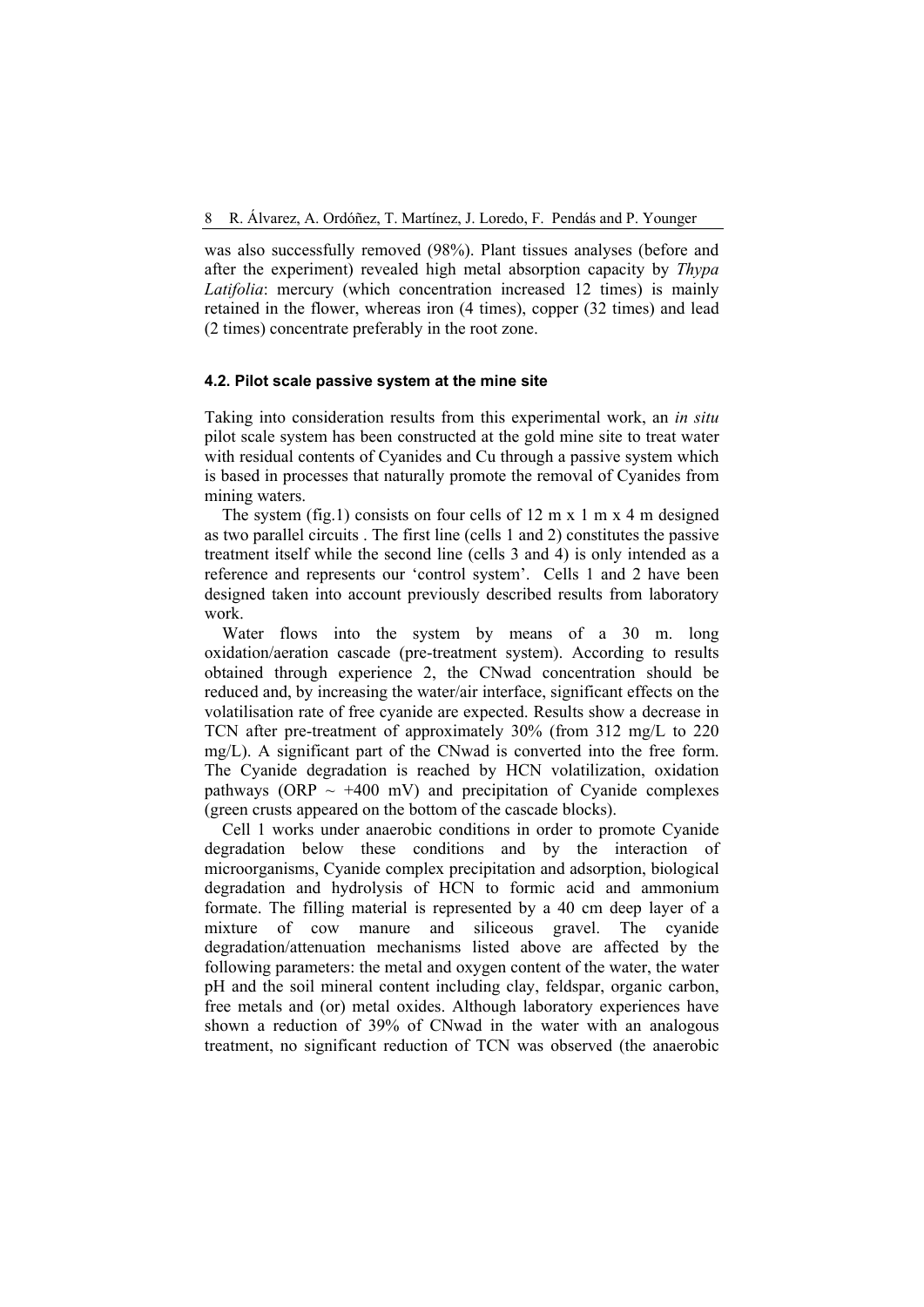treatment is thought to promote metals removal). Metal precipitation was successfully achieved (86,8% for Cu with average values in the outflow of 5.28 mg/L). The discharge is by overflow of a shallow water sheet.



**Fig. 1.** View of the in-situ pilot-scale system.

Cell 2 works under aerobic (oxidising) conditions; it is formed by a layer of 50 cm. of compost (top soil), plants (about 225 units- 5 unit/m2 of *Typha latifolia*-) and a 10 cm deep water sheet. Main processes expected to take place in this cell are volatilisation of HCN, oxidation to cyanate and biological and photolytic degradation (revealed in experience 4 as a very important mechanism for CNwad dissociation). Surface effects (promoted by the relatively large surface area and the shallow depth) have been shown to contribute to a large proportion of the Cyanide losses in tailings systems. Average CNwad concentration in the influent is 38 mg/L, while the same parameter in the overflow from Cell 2 is below 10 mg/L.

The system design incorporates a final post-treatment phase, ie., a 12 meters aeration/oxidation cascade whose objective is to further encourage the volatilisation and photodegradation of HCN. The final treated effluent is collected into a receiving pond before being re-circulated to the mine tailings management facility.

Cell 3 and cell 4 constitute a 'control system' which will allow us to evaluate the real efficiency of the proposed passive treatment (anoxic and the aerobic cells). The control system consists of two cells containing inert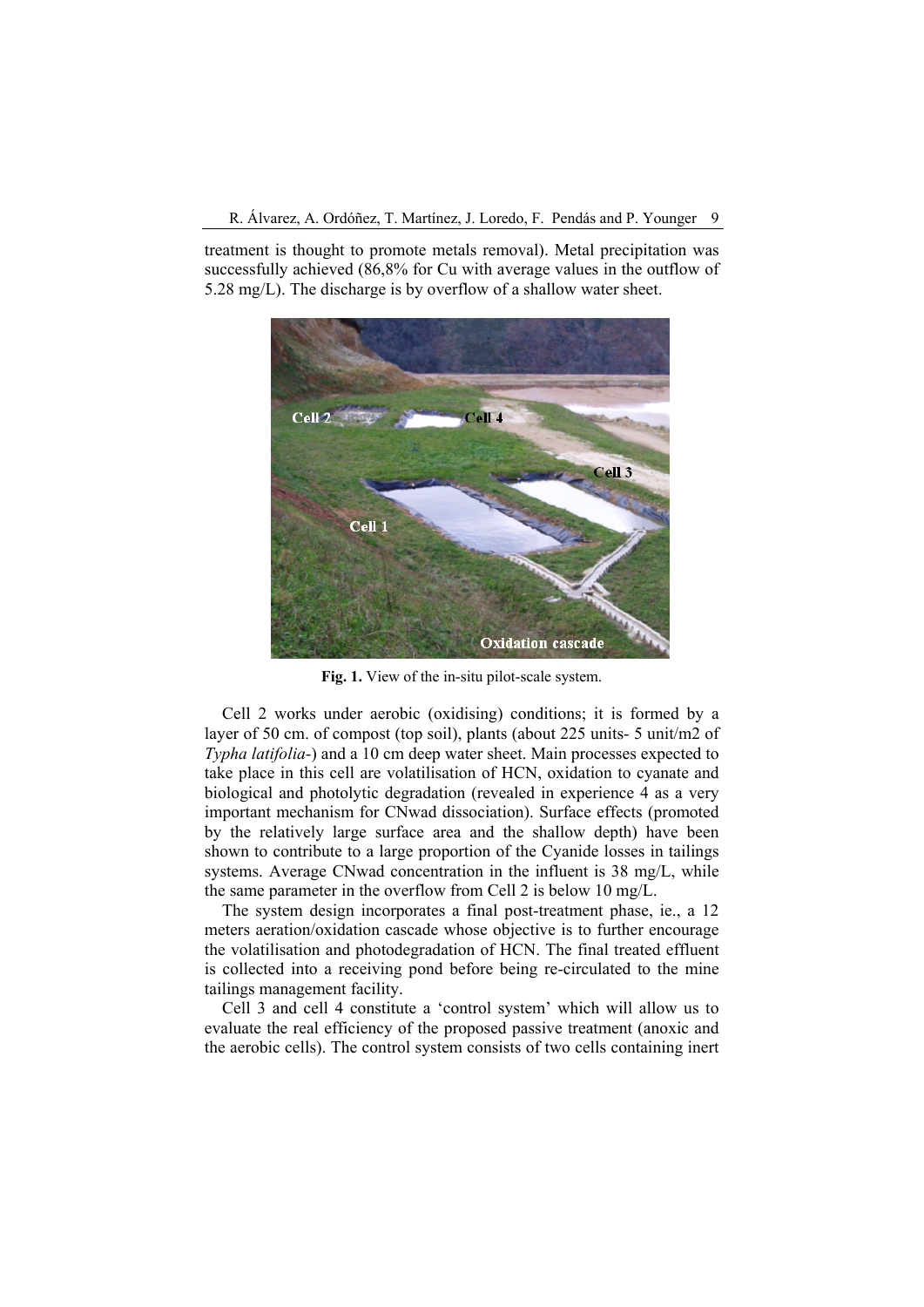material (siliceous gravel). The thickness of this layer was calculated so that the residence time of the water is the same in both systems ie., the treatment system and the control one. The comparison of the concentrations obtained for the blank line and the aforementioned results show that most of the CN reduction is achieved through the water aeration, more than the circulation through compost-based systems, which, on the other hand, are efficient for metal removal.

| <b>Sampling point</b> | Free cyanide (mg/l) | WAD cyanide (mg/l) |
|-----------------------|---------------------|--------------------|
| Influent              | 275                 |                    |
| After cascade 1       | 200                 |                    |
| After Cell 1          | 190                 |                    |
| After Cell 2          | 186                 |                    |
| After cascade 2       |                     |                    |

**Fig. 2.** Average free and WAD cyanide concentrations in the effluent of the different phases of the in-situ system.

#### **5. Conclusions**

At the light of the experimental data obtained from laboratory and pilot scale work, it can be concluded that the use of passive treatment systems for the abatement of Cyanides and related compounds from mine effluents is possible.

When applied to treat leachates from tailing ponds, engineered wetlands may offer the following advantages:

-A relative inexpensive and environmental-friendly method.

-Significant reductions in Free and WAD cyanides concentrations.

-Absence of new toxic by-products formation.

-Reductions in the concentrations of other residual metals present in the waste water were also observed.

-Depending on the characteristics and specific cyanide contents of the waste waters the system could be viable as a primary treatment (combined with active methods) to meet environmental legal requirements for discharge into public water courses.

-The design of passive treatment systems should take advantage of natural features to reduce treatment costs.

## **References:**